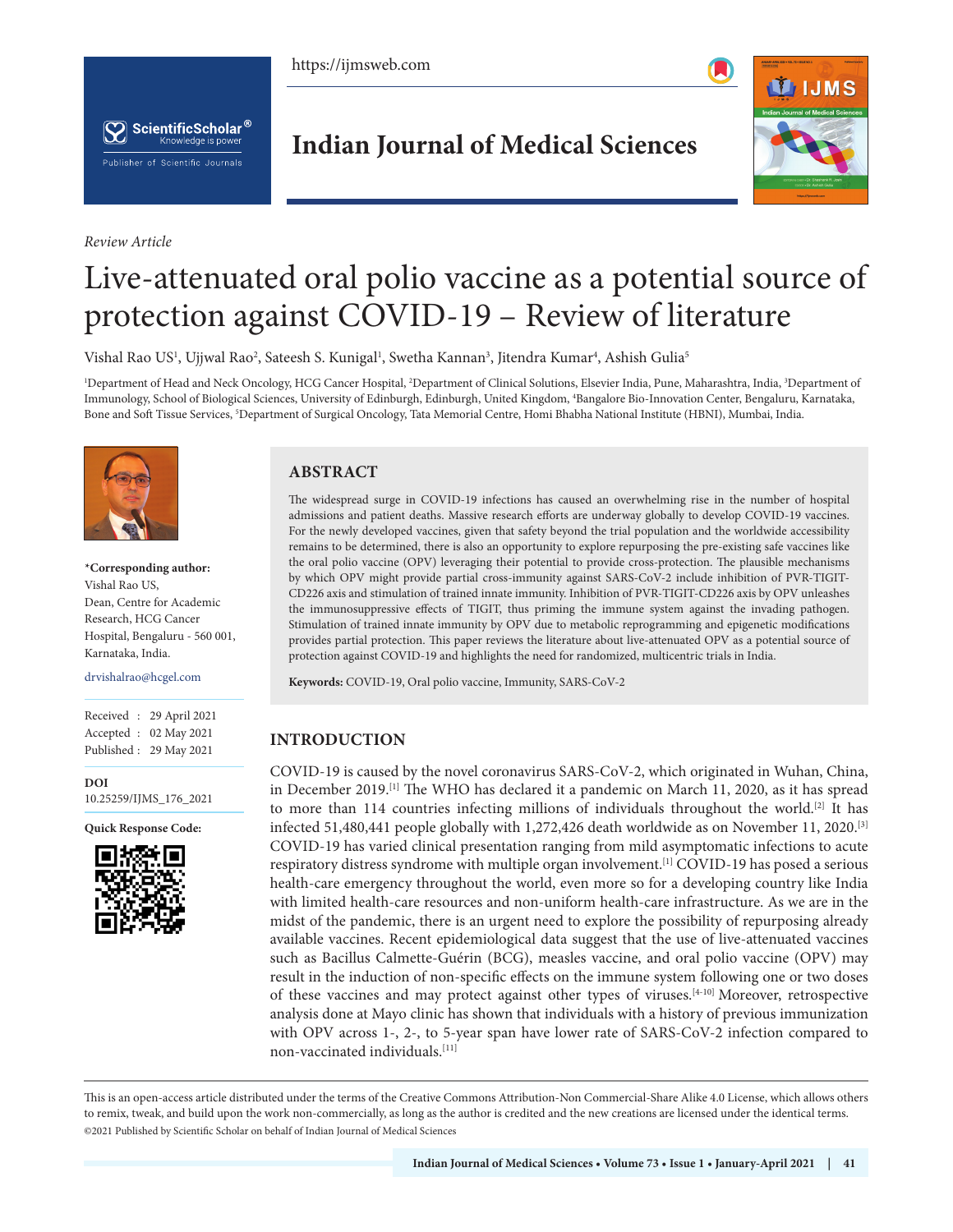In a retrospective analysis<sup>[12]</sup> of large cohort of Danish children, OPV was associated with lower rate of overall hospital admission with other non-polio-related infections and significantly lower rates of lower respiratory infection. There is substantial clinical evidence endorsing the potential health benefits of live-attenuated vaccines (LAVs) like OPV; it provides protection against heterologous infections with unrelated pathogens and reduces overall mortality.[12-15] The possibility of repurposing the existing LAV such as OPV and BCG against COVID-19 is being actively explored as LAV will offer partial immunity till the safety profile of the new vaccine against SAR-CoV-2 has been established in the population.<sup>[16-19]</sup>

A systematic review<sup>[9]</sup> conducted by a research team commissioned by the World Health Organization analyzed 68 papers on the topic, many of which came from studies conducted under the Bandim Health Project in Guinea-Bissau. The study concluded that BCG and Measles vaccines reduce overall mortality by more than would be expected through their effects on the diseases they prevent. Some of the research the team evaluated linked the measles vaccine with 50% lower risk of death from any cause.[9] Although the molecular mechanism is not established, it might involve indirect immunomodulation mediated through measles vaccines.[20] Since July 15, 2020, researchers from the Bandim Health Project in Guinea-Bissau are conducting a Phase 4 cluster randomized trial on OPV as potential protection against COVID-19. The investigators are assessing the effect of providing OPV versus no vaccine to 3400 persons above 50 years of age. The trial will have the power to test the hypothesis that OPV reduces the combined risk of morbidity, admission, or death (composite outcome) by at least 28% over the subsequent 6 months.[21]

The most plausible reason for cross-immunity could be shared B-cell and T-cell epitopes among the two viruses, however, no similarity or overlap of B-cells and T-cells epitopes was found between SARS-CoV-2 and poliovirus (PV) in the study done by Reche.<sup>[22]</sup> The absence of molecular mimicry or similarity at the level of amino acid sequences favors the contribution of innate immunity in comparison to adaptive immunity toward partial protection provided by OPV against SARS-CoV-2.

This paper reviews the literature with regard to various immunomodulatory mechanisms mediated by OPV that could provide cross-protection against SARS-CoV-2 infection. Further, the paper also recommends that randomized, multicentric trials in India be conducted at the earliest.

# **HYPOTHESIZING PLAUSIBLE MECHANISMS TO EXPLAIN NON-SPECIFIC IMMUNOMODULATION BY OPV THROUGH LITERATURE SYNTHESIS**

Innate immune response is elicited after identification of pathogen-associated molecular pattern (PAMP) of the

invading microbe by pattern recognition receptors (PRRs) which leads to the activation of nuclear factor-kappa B cells (NF-kB) pathway and subsequent release of cytokines and interferons that kill the invading pathogen.[23,24]

Conventionally, innate immune responses were believed to be of short duration, but the recent concept of "Trained Innate immunity" proposes that they persist for months to years after initial stimulus, despite the short lifespan of only days in circulation of macrophages and natural killer cells (NK cells).[25] This could be attributed to myelopoiesis bias that favors progenitor cells with transcriptional, epigenetic, and functional changes of heightened immune response to be released in the peripheral circulation.<sup>[17,26]</sup> LAVs have higher immunogenicity in comparison to inactivated vaccine and they stimulate the innate immune system through PRRs in more efficient manner than inactivated vaccine where innate immunity stimulation is limited in the absence of microbial replication.[27,28] In case of BCG vaccination, the enhanced trained innate immune response was observed until 1 year, although the effect was less pronounced after 3 months.[25] Monocytes extracted after 1 year showed increased expression of PRR like TLR4.[25]

The epithelial-immune cell interactions have been reported to play an important role in determining the severity of COVID-19 infections.[29] Since, poliovirus receptor (PVR) has already been implicated in modulating immune response, we sought to explore the cell/tissue types expressing both these receptors at single-cell resolution.

The coexpression of ACE2 and PVR was observed in the respiratory tract, small intestine, kidney, heart, and pancreas at the protein and single-cell level.<sup>[30]</sup>

We correspondingly also observe the coexpression of PVR and ACE2 in the immature enterocytes $[31,32]$  of the intestine which might be relevant in the context of SARS-CoV-2 infection as many gastrointestinal complications are observed in COVID-19 patients.<sup>[1]</sup> Interestingly, coexpression of ACE2 and PVR was also observed in the cardiomyocytes[33] in the heart tissue. Acute pancreatitis has been reported in a few cases of COVID-19.[34] However, few clinical trials are ongoing to study the effect of COVID-19 on other organs and also its long-term sequelae.[35,36] The expression of ACE2 coupled with the presence of PVR, which is known to play an important role in regulating immune response, might provide mechanistic insights into OPV-mediated protection against SARS-CoV-2 as respiratory, gastrointestinal, and cardiac symptoms are commonly seen in patients of COVID-19.[1]

On the basis of an exhaustive literature review, we propose the following hypotheses which might explain the nonspecific immunomodulation by which OPV might confer partial immunity against SARS-CoV-2.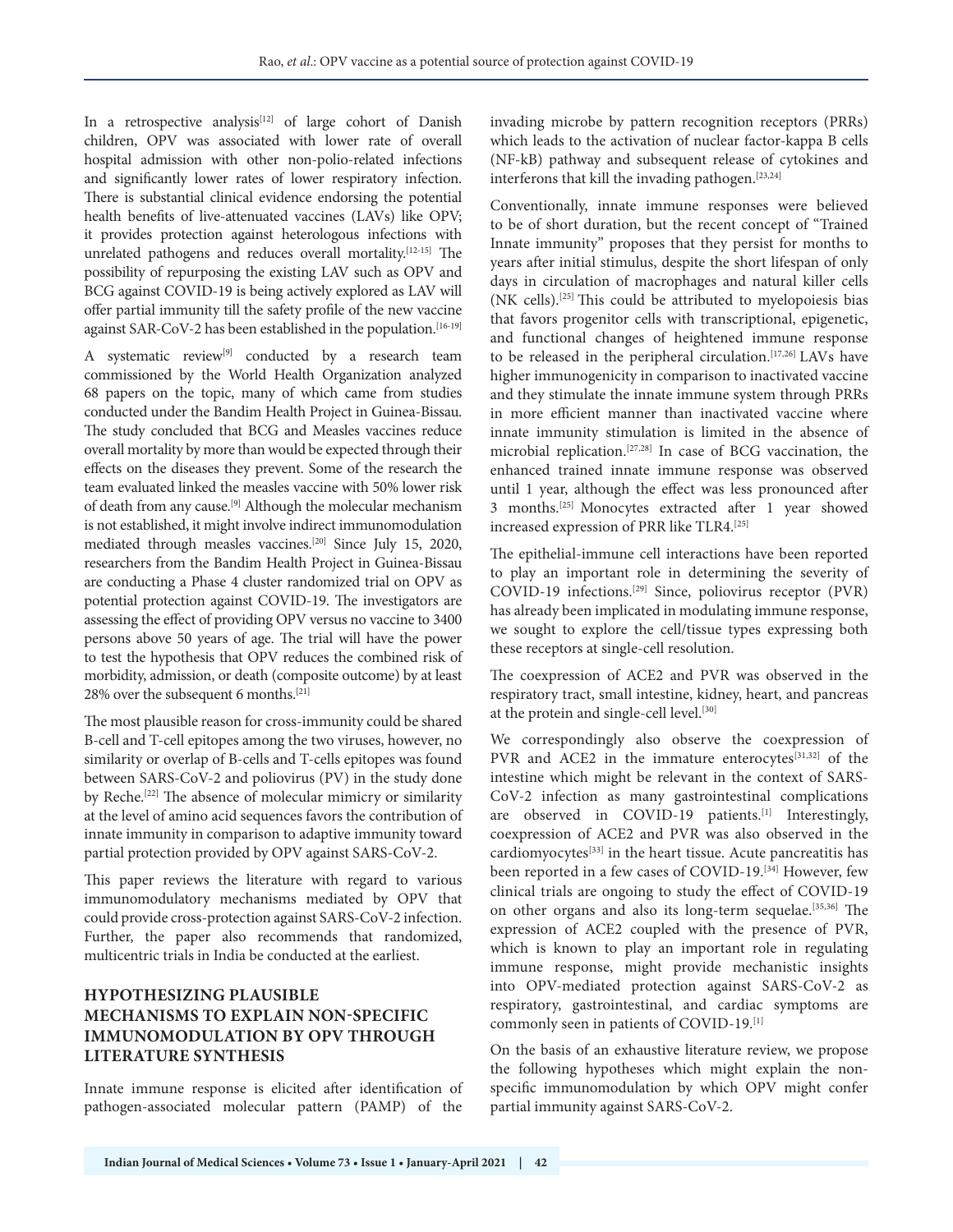#### **INHIBITION OF PVR-TIGIT AXIS BY OPV LIFTS OFF THE IMMUNE INHIBITORY EFFECT ON NK CELLS, T-CELLS, AND MACROPHAGES**

CD155 was earlier known as PVR due to its binding to human PV. PVR is a cell adhesion molecule of the nectin/nectinlike family with a wide range of functions including cell adhesion, migration, and immune response modulation.[37-40] It is also the main binding receptor for the poliovirus which facilitates its entry inside the cell.<sup>[41]</sup> Association of TIGIT with PVR inhibits immune cells including NK cells, T-cells, and macrophages.[42,43] TIGIT (T-cell immunoglobulin with immunoreceptor tyrosine-based inhibitory motif domain) is a recently discovered immune checkpoint molecule belonging to immunoglobulin superfamily with potential antiviral and anti-tumor activity due to its immune inhibitory effect on T cells and NK cells.<sup>[42,44]</sup> It interacts with the costimulatory receptor DNAM-1 and the inhibitory receptors TIGIT and CD96, resulting in either immune cell activation or inhibition, respectively.[38,42] Binding affinity of PVR/CD155 is higher for TIGIT (inhibitory molecule) compared to CD226 (costimulatory molecule).<sup>[38,42]</sup> Hence, CD155/PVR modulates the immune response depending on binding affinity and downstream receptor binding at the cell surface.<sup>[38]</sup>

OPV (LAV) inhibits PVR and its downstream binding immune inhibitory signals through binding with TIGIT, thus keeping the T cells and NK cells in active state by lifting off inhibitory signals to acts against the invading pathogen.<sup>[43]</sup>

Hence, it is logical to propose that OPV administration may be beneficial against COVID-19, by causing inhibition of PVR and its associated immunosuppressive network [Figure 1.1].

### **OPV AND OTHER LAVS UPREGULATE THE TRAINED INNATE IMMUNITY BY EPIGENETIC MODIFICATIONS AND METABOLIC PROGRAMMING**

Trained innate immunity is a relatively new concept of enhanced response and immunological memory of innate immune cells<sup>[45,46]</sup> (NK cells, NK-T cells, macrophages, and innate lymphoid cells) facilitated by metabolic reprogramming and epigenetic modifications on second exposure to pathogen.[47,48] Metabolic reprogramming manages the accumulation or depletion of certain metabolites in the cells that function as cofactors for enzymes involved in epigenetic modification,  $[5,49,50]$  such as histone methylation and acetylation, which results in enhanced chromatin accessibility for rapid binding of transcription factor at enhancer and promoter regions and easier transcription of genes critical for antimicrobial responses.[49] Therefore,

trained innate immunity enables faster and increased responsiveness that could persist for months to year<sup>[25]</sup> in cases of subsequent infection with unrelated pathogen due to persistence of epigenetic modifications.<sup>[16]</sup> Therefore, we propose that these "Trained innate immune cells," generated on initial administration of live-attenuated OPV, provide protection against SARS-CoV-2 [Figure 1.2].

# **OPV MAY CONTRIBUTE TO TCR-INDEPENDENT T-CELL ACTIVATION MEDIATED THROUGH CYTOKINES AS A BYSTANDER EFFECT**

Heterologous immunity is the immunity developed against a pathogen after exposure or infection with an unrelated pathogen.[51] It develops mainly due to cross-reactivity of T-cell or antibodies due to molecular mimicry.[49] The other reason for T-cell activation against unrelated pathogen is bystander activation where signals from ongoing immune response following exposure to different pathogen may raise the cytokine levels which, in turn, leads to TCR-independent T-cell activation.[47,48,51,52] The signals mainly include cytokines like interleukin-2, which facilitate T-cell activation and increase responses of unrelated plasma cells.<sup>[52,53]</sup> A recent study has implicated cytokines such as type-1 interferon, IL-15, and IL-18 to be playing a major role in TCR-independent T-cell activation as a result of bystander effect.<sup>[54]</sup>

As no similarity was found between SARS-CoV-2 and PV after exhaustive search for n-mers, peptides, and T and B cells epitopes, we have excluded the cross-immunity on account of molecular mimicry as a potential reason of heterologous adaptive immune response generated by OPV against SARS-CoV-2. Hence, we postulate that heterologous adaptive T-cell immune response against SAR-CoV-2 post-OPV administration could be attributed to bystander effect on T-cell activation due to cytokines such as IL2, IL15, IL18, and IFN gamma [Figure 1.3].

#### **OPV MIGHT REGULATE PVR-CD226 MEDIATED CYTOKINE RESPONSE**

It has been observed and previously reported that administration of LAVs like BCG can mitigate the severity of disease in case of COVID-19.[16,28] The results from the ongoing clinical trial would shed more light on the effect of BCG on the disease severity in COVID-19.[55] Similarly, OPV can also reduce the severity of COVID-19 in vaccinated individuals on exposure to SARS-CoV-2. One plausible cause is the reduced viremia and symptoms in case of COVID-19 patients who were previously vaccinated with LAV on account of trained innate immunity $[28]$  and inhibition of PVR-TIGIT inhibitory effect on NK cells and macrophages. PVR also modulates the immune response depending on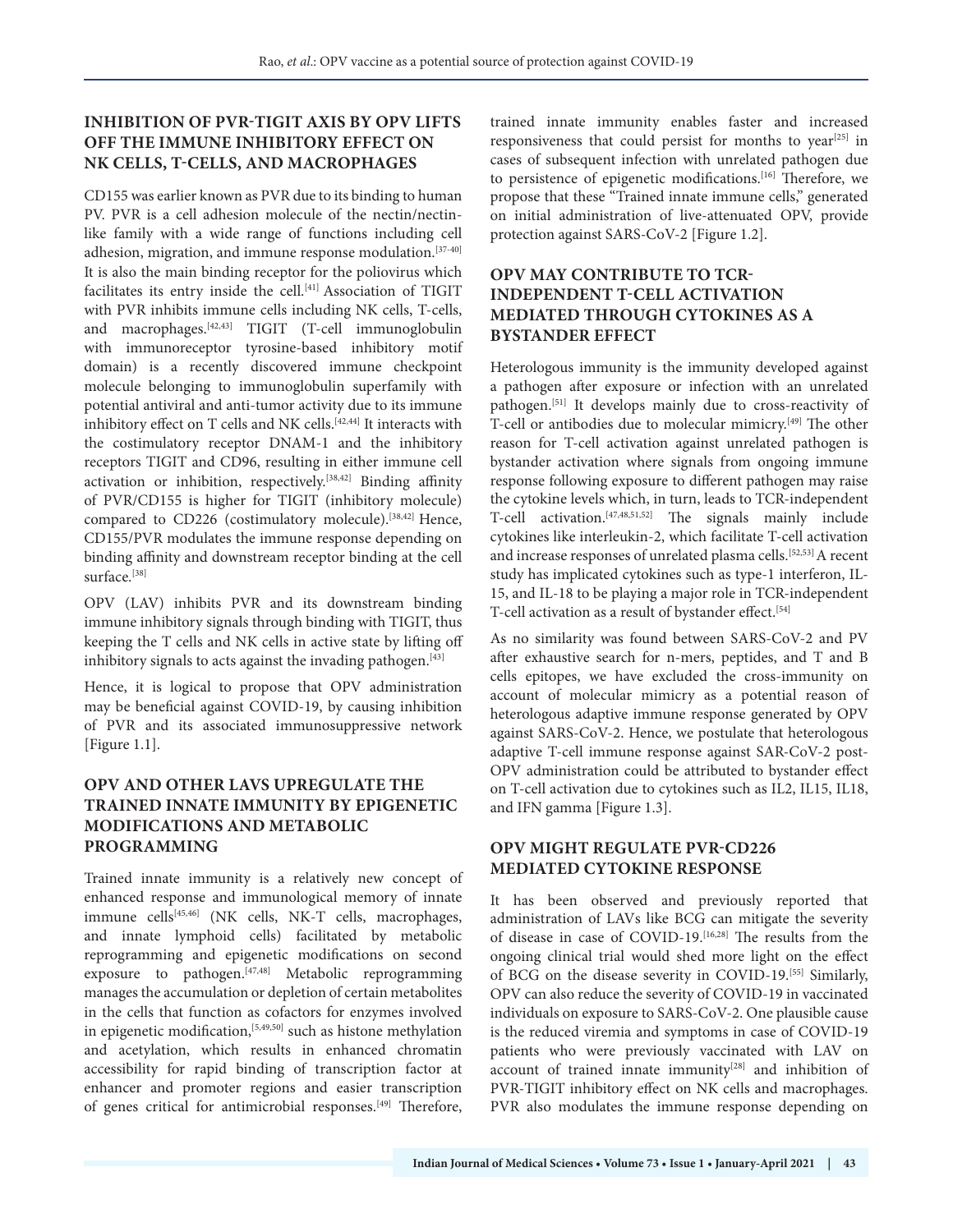

Figure 1: Mechanisms by which OPV confers immunity against SARS-CoV-2 and mitigates its severity (1) OPV inhibits PVR/CD155 receptor and its downstream binding with TIGIT, thereby removing its immuno-inhibitory effect on NK cells and T cells, so they are in active state to combat invading pathogen. (2) OPV stimulates trained innate immunity by activating PRR through PAMP. PRR initiates metabolic reprogramming and epigenetic modifications which increase the chromatin accessibility for rapid binding of transcription factor at promoter and enhancer region of pro-inflammatory gene, thus resulting in enhanced gene expression and heightened response on re-exposure to invading pathogen by increase release of cytokines and interferon through activation of NF-kB pathway. (3) Increase cytokine release in the adjacent microenvironment mediates TCR-independent activation of T-cell as a bystander effect, despite the weak binding of PV antigen to TCR. (4) OPV inhibits PVR and its binding to CD226 which is a costimulatory molecule, thereby preventing excessive cytokine release and subsequent cytokine storm, thus mitigating the severity of COVID-19. OPV: Oral poliovirus, APC: Antigen-presenting cell, TCR: T-cell receptor, NK cell: Natural killer cell, NK-T cell: Natural killer T-cell, NF-kB: Nuclear factor kappa beta, PV: Poliovirus, PVR: Poliovirus receptor, TCR: T-cell receptor, PAMP: Pathogen-associated molecular pattern, PRR: Pattern recognition receptor.

ligand concentration and binding affinity of downstream signaling molecules at the cell surface,  $[42, 43]$  which might explain the cause of varied immune response observed in COVID-19 patients ranging from immunosuppression to hyperinflammation and cytokine storms.<sup>[56]</sup>

The other important mechanism for mitigating the COVID-19 severity in individuals with previous OPV administration could be inhibition of PVR-CD226 binding. CD226/DNAM1 is a costimulatory molecule expressed on NK cells, T-cells, and dendritic cells which on binding with PVR activate NK and T-cells to release cytokine and may lead to cytokine storm on persistent stimulation.<sup>[43]</sup> Recently, CD226 G allele was linked to critical COVID-19 illness based on documented evidence of severe influenza symptoms in patients with CD226G allele which has higher binding affinity to PVR/CD155 receptor.[57] As OPV inhibits PVR and its downstream binding with CD226, it can prevent excessive release of cytokine and subsequent cytokine storm in COVID-19 patients. Thus, we hypothesize that OPV administration might mitigate COVID-19 disease severity as it can reduce the viremia and also the prevent cytokine storm by binding to PVR and inhibiting its downstream binding with CD226 which stimulate immune cells to release cytokines [Figure 1.4].

Alternatively, it has also been reported previously that the 3A protein of PV suppresses the expression of IL-6 in the MG-63 cell line model.[58] Since IL-6 has already been reported to be a marker for severe COVID-19,<sup>[59]</sup> lower IL-6 production on poliovirus infection could also potentially prove beneficial.

Although all LAVs confer some immunity against the new pathogen, bivalent OPV (bOPV) may be better suited compared to other LAV due to inhibition of PVR binding with TIGIT and CD226, which may have beneficial effect in potentiating innate immune response to fight against SAR-CoV-2 and also mitigate disease severity.[43] OPV has in place pre-existing robust infrastructure for vaccine supply, storage and surveillance, and also an easy oral route of administration which makes it more preferable compared to other LAV such as BCG and measles vaccine.

bOPV is LAV containing PV strain 1 and 3, PV strain 2 has been removed from the bOPV in 2016 by Global Polio Eradication Initiative in the light of vaccine-associated paralytic poliomyelitis (VAPP) and circulating vaccine-derived polioviruses cases associated with PV2 strain.[60-63] IPV stimulates predominantly humoral adaptive immune response whereas bOPV stimulates innate immune response and intestinal immunity in addition to adaptive humoral immunity as it is a LAV.[61] Unlike IPV, bOPV also provides intestinal mucosal immunity which is responsible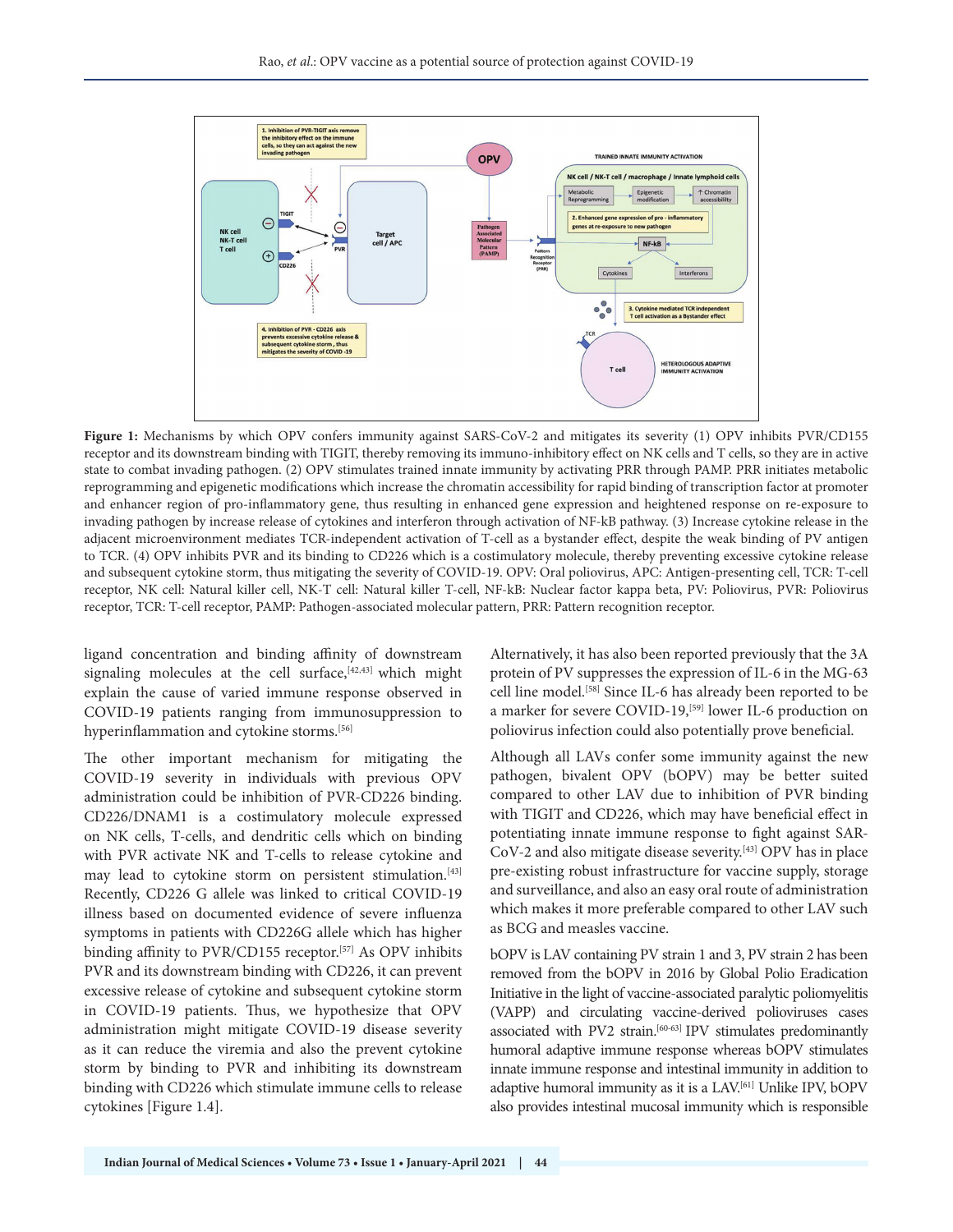for heterologous lymphocyte activation as gut epithelium has a reservoir of innate lymphoid cells which mimic the function of T-helper 2 cells.<sup>[64]</sup>

Therefore, bOPV is more suitable for vaccine repurposing compared to IPV as it stimulates the innate immune system and causes heterologous lymphocyte activation to provide partial immunity against SAR-COV-2. bOPV is safe to administer as it does not contain the PV2 strain responsible for most cases of VAPP.[62,63]

Hence, there is an urgent need to start clinical trials to look into potential benefits of repurposing OPV against SAR-CoV-2 until a more effective vaccine is available. OPV shedding in stool samples was detected for more than 3 weeks in immunological naive children,<sup>[65]</sup> however, prior vaccination with OPV/IPV reduces both the number of samples showing viral shedding and also its duration in the stool samples.[65] The clinical trial will also be helpful in monitoring the viral replication and its shedding in stool samples to decide on the timing and dosage of vaccination for providing immunity against SARS-CoV-2.

With the fulminant resurgence of COVID-19 in India, there has been an increase in the number of pediatric COVID-19 hospitalizations in certain parts of the country.<sup>[66]</sup> It can be argued that most of these cases have received OPV and BCG vaccination as per the National Immunization Schedule, and thus, the hypothesized cross-protection from OPV against SARS-CoV-2 may indeed not occur. However, from anecdotal evidence, the relative severity of COVID-19 is lesser in pediatric cases compared to adults even in the second wave, and it could very well be that the innate immune system activation has a role to play in the partial immunity against severe COVID-19 in pediatric cases. Further, there is virtually no evidence on the cross-protection conferred by OPV in adults, which is the age group of primary interest.

India is currently facing major shortages to execute its ambitious universal COVID-19 vaccination drive after having entered its third phase that includes all adults above 18 years of age. In such circumstances, reactivation of the innate immune system with a LAV like OPV could theoretically provide partial immunity against SARS-CoV-2 until COVID-19 vaccines are widely available, and could also augment the subsequent immune response through a combination of the OPV, a LAV, and an adenovirus vector-based or inactivated vaccine categories of the three COVID-19 vaccine candidates that currently are approved for administration in India.

#### **POLICY RECOMMENDATIONS FOR GOVERNMENT OF INDIA**

Based on our extensive review of literature and the theories we proposed, the following recommendations are made;

- 1. Conduct an epidemiological study to draw inferences on the correlation between polio immunization coverage and overall morbidity and mortality for COVID-19 in India
- 2. Conduct a cluster randomized trial on the effect of OPV on adults to test whether OPV reduces the risk of morbidity, hospital admission, or mortality
- 3. Partner with the Bandim Health Project to conduct a multicentric trial on LAVs and the benefits they confer on rural and low socioeconomic populations.

#### **CONCLUSION**

The COVID-19 pandemic has already overburdened our health-care system. Escalating cases and scarcity of hospital beds and other resources have further worsened the situation, thereby bringing health-care facilities on the brink of collapse and catastrophe. In view of the supportive clinical literature and strong molecular evidence of various plausible mechanisms by which OPV confers immunity including inhibition of PVR-TIGIT-CD226 axis, stimulation of trained immunity, and cytokine-induced TCR-independent T-cell activation, it is imperative to start clinical trials at the earliest to study the benefits of OPV in providing immunity against SARS-CoV-2, as to also monitor its effects on the severity of disease in COVID-19 patients.

#### **Declaration of patient consent**

Patient's consent not required as there are no patients in this study.

#### **Financial support and sponsorship**

Nil.

#### **Conflicts of interest**

Dr. Vishal Rao is on the National Advisory Board and Dr. Ashish Gulia is the Editor of this journal.

#### **REFERENCES**

- 1. Huang C, Wang Y, Li X. Clinical features of patients infected with 2019 novel coronavirus in Wuhan, China. Lancet 2020;
- 2. World Health Organization. WHO Characterizes COVID-19 as a Pandemic. Geneva: World Health Organization; 2020. Available from: https://www.who.int/emergencies/diseases/ novel-coronavirus-2019/events-as-they-happen. [Last accessed on 2020 Oct 03].
- 3. "COVID-19 Dashboard by the Center for Systems Science and Engineering (CSSE) at Johns Hopkins University (JHU)". ArcGIS. Baltimore, Maryland: Johns Hopkins University; 2020.
- 4. Blok BA, Arts RJ, van Crevel R, Benn CS, Netea MG. Trained innate immunity as underlying mechanism for the long‐term, nonspecific effects of vaccines. J Leukoc Biol 2015;98:347-56.
- 5. De Bree LC, Koeken VA, Joosten LA, Aaby P, Benn CS, van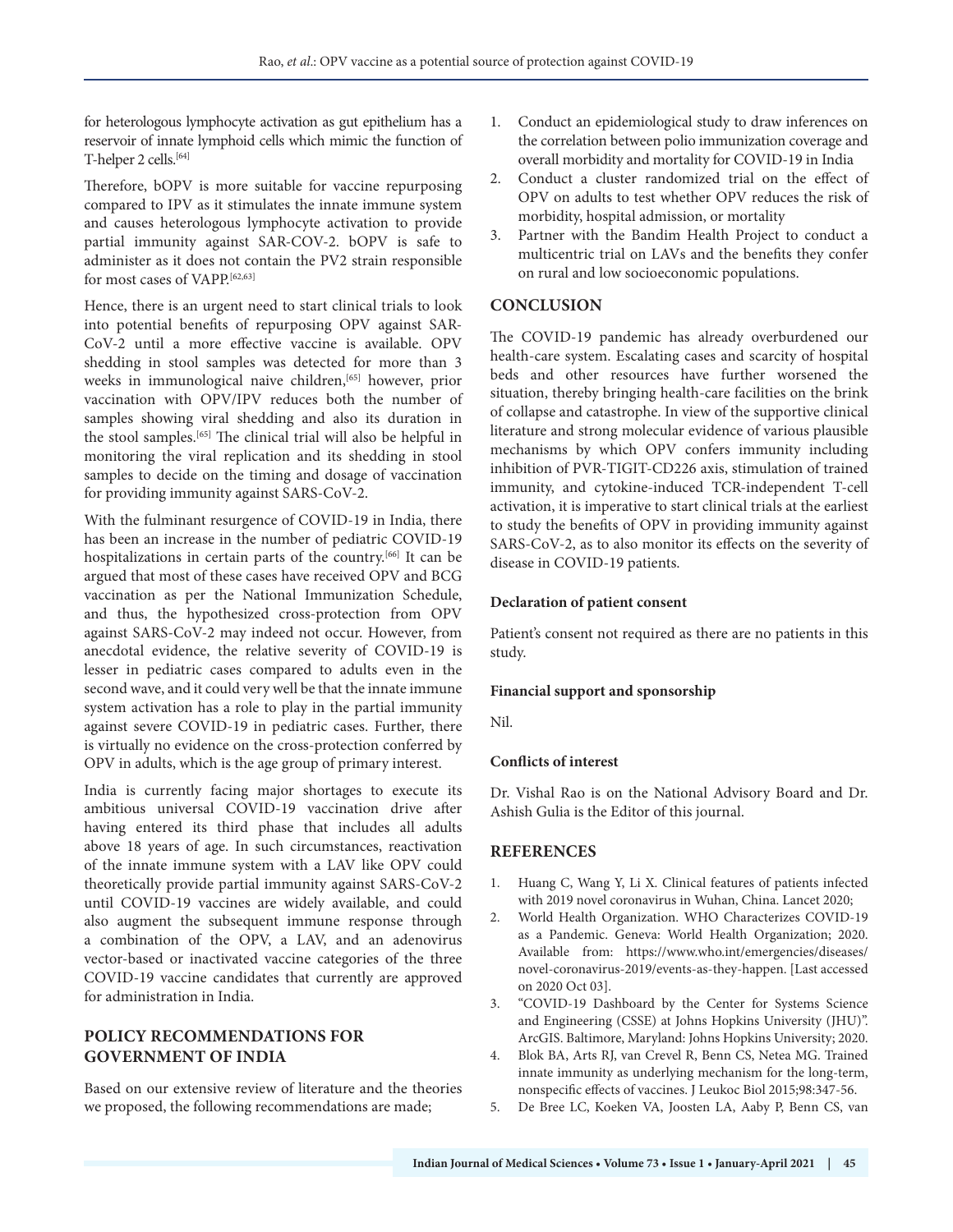Crevel R, *et al*. Non-specific effects of vaccines: Current evidence and potential implications. Semin Immunol 2018;39:35-43.

- 6. Higgins JP, Soares-Weiser K, Reingold A. Systematic Review of the Non-specific Effects of BCG, DTP and Measles Containing Vaccines. Geneva: World Health Organization; 2014.
- 7. Jensen KJ, Benn CS, van Crevel R. Unravelling the nature of non-specific effects of vaccines a challenge for innate immunologists. Semin Immunol 2016;28:377-83.
- Aaby P, Benn CS. Beneficial nonspecific effects of oral polio vaccine (OPV): Implications for the cessation of OPV? Clin Infect Dis 2017;65:420-1.
- 9. Higgins JP, Soares-Weiser K, López-López JA, Kakourou A, Chaplin K, Christensen H, *et al*. Association of BCG, DTP, and measles containing vaccines with childhood mortality: Systematic review. BMJ 2016;355:i5170.
- 10. Upfill-Brown, A, Taniuchi M, Platts-Mills JA, Kirkpatrick B, Burgess SL, Oberste MS, *et al*. Nonspecific effects of oral polio vaccine on diarrheal burden and etiology among Bangladeshi infants. Clin Infect Dis 2017;65:414-9.
- 11. Pawlowski C, Puranik A, Bandi H, Venkatakrishnan AJ, Agarwal V, Kennedy R, *et al*. Exploratory analysis of immunization records highlights decreased SARS-CoV-2 rates in individuals with recent non-COVID-19 vaccinations. medRxiv 2021;11:4741.
- 12. Sorup S, Stensballe LG, Krause TG, Aaby P, Benn CS, Ravn H. Oral polio vaccination and hospital admissions with non-polio infections in Denmark: Nationwide retrospective cohort study. Open Forum Infect Dis 2016;3:ofv204.
- 13. Lund N, Andersen A, Hansen AS, Jepsen FS, Barbosa A, Biering-Sørensen S, *et al*. The effect of oral polio vaccine at birth on infant mortality: A randomized trial. Clin Infect Dis 2015;61:1504-11.
- 14. Andersen A, Fisker AB, Rodrigues A, Martins C, Ravn H, Lund N, *et al*. National immunization campaigns with oral polio vaccine reduce all-cause mortality: A natural experiment within seven randomized trials. Front Public Health 2018;6:13.
- 15. Aaby P, Rodrigues A, Biai S, Martins C, Veirum JE, Benn CS, *et al*. Oral polio vaccination and low case fatality at the paediatric ward in Bissau, Guinea-Bissau. Vaccine 2004;22:3014-7.
- 16. O'Neill LA, Netea MG. BCG-induced trained immunity: Can it offer protection against COVID-19? Nat Rev Immunol 2020;20:335-7.
- 17. Netea MG, Giamarellos-Bourboulis EJ, Domínguez-Andrés J, Curtis N, van Crevel R, van de Veerdonk FL, *et al*. Trained immunity: A tool for reducing susceptibility to and the severity of SARS-CoV-2 infection. Cell 2020;181:969-77.
- 18. Curtis N, Sparrow A, Ghebreyesus TA, Netea MG. Considering BCG vaccination to reduce the impact of COVID-19. Lancet 2020;395:1545-6.
- 19. Chumakov K, Benn CS, Aaby P, Kottilil S, Gallo R. Can existing live vaccines prevent COVID-19? Science 2020;368:1187-8.
- 20. Mina MJ, Metcalf CJ, de Swart RL, Osterhaus AD, Grenfell BT. Long-term measles-induced immunomodulation increases overall childhood infectious disease mortality. Science 2015;348:694-9.
- 21. National Library of Medicine (US). OPV as Potential Protection against COVID-19. Identifier NCT04445428;

2000. Available from: https://www.clinicaltrials.gov/ct2/show/ record/NCT04445428. [Last accessed on 2020 Aug 29].

- 22. Reche PA. Potential cross-reactive immunity to SARS-CoV-2 from common human pathogens and vaccines. Front Immunol 2020;11:586984.
- 23. Medzhitov R, Janeway C Jr. Innate immune recognition: Mechanisms and pathways. Immunol Rev 2000;173:89.
- 24. Janeway CA Jr., Medzhitov R. Innate immune recognition. Annu Rev Immunol 2002;20:197-216.
- 25. Kleinnijenhuis J, Quintin J, Preijers F, Benn CS, Joosten LA, Jacobs C, *et al*. Long-lasting effects of BCG vaccination on both heterologous Th1/Th17 responses and innate trained immunity. J Innate Immun 2014;6:152-8.
- 26. Mitroulis I, Ruppova K, Wang B, Chen LS, Grzybek M, Grinenko T, *et al*. Modulation of myelopoiesis progenitors is an integral component of trained immunity. Cell 2018;172:147- 61.e12.
- 27. Querec T, Bennouna S, Alkan S, Laouar Y, Gorden K, Flavell R, *et al*. Yellow fever vaccine YF-17D activates multiple dendritic cell subsets via TLR2, 7, 8, and 9 to stimulate polyvalent immunity. J Exp Med 2006;203:413-24.
- 28. Siegrist CA. Vaccine immunology. In: Plotkin SA, Orenstein WA, Offit PA, editors. Vaccines. 6th ed. Philadelphia, PA: Saunders Elsevier; 2013. p. 14-33.
- 29. Chua RL, Lukassen S, Trump S, Hennig BP, Wendisch D, Pott F, *et al.* COVID-19 severity correlates with airway epitheliumimmune cell interactions identified by single-cell analysis. Nat Biotechnol 2020;38:970-9.
- 30. Uhlén M, Fagerberg L, Hallström BM, Lindskog C, Oksvold P, Mardinoglu A, Sivertsson A, *et al*. Proteomics. Tissue-based map of the human proteome. Science 2015;347:1260419.
- 31. Wang Y, Song W, Wang J, Wang T, Xiong X, Qi Z, *et al*. Single-cell transcriptome analysis reveals differential nutrient absorption functions in human intestine. J Exp Med 2020;217:e20191130.
- 32. Smillie CS, Biton M, Ordovas-Montanes J, Sullivan KM, Burgin G, Graham DB, *et al*. Intra and inter-cellular rewiring of the human colon during ulcerative colitis. Cell 2019;178:714- 30.e22.
- 33. Wang L, Yu P, Zhou B, Song J, Li Z, Zhang M, *et al*. Single-cell reconstruction of the adult human heart during heart failure and recovery reveals the cellular landscape underlying cardiac function. Nat Cell Biol 2020;22:108-19.
- 34. Inamdar S, Benias PC, Liu Y, Sejpal DV, Satapathy SK, Trindade AJ, *et al*. Prevalence, risk factors, and outcomes of hospitalized patients with COVID-19 presenting as acute. Gastroenterology 2020;159:2226-8.e2.
- 35. National Library of Medicine (US). Long-term Impact of Infection With Novel Coronavirus (COVID-19) (LIINC). Identifier NCT04362150; 2020. Available from: https://www. clinicaltrials.gov/ct2/show/record/NCT04362150?view=record. [Last accessed on 2020 Nov 23].
- 36. National Library of Medicine (US). A Longitudinal Study of COVID-19 Sequelae and Immunity. Identifier NCT04411147; 2020. Available from: https://www.clinicaltrials.gov/ct2/show/ NCT04411147. [Last accessed on 2020 Nov 23].
- 37. Takai Y, Miyoshi J, Ikeda W, Ogita H. Nectins and nectin-like molecules: roles in contact inhibition of cell movement and